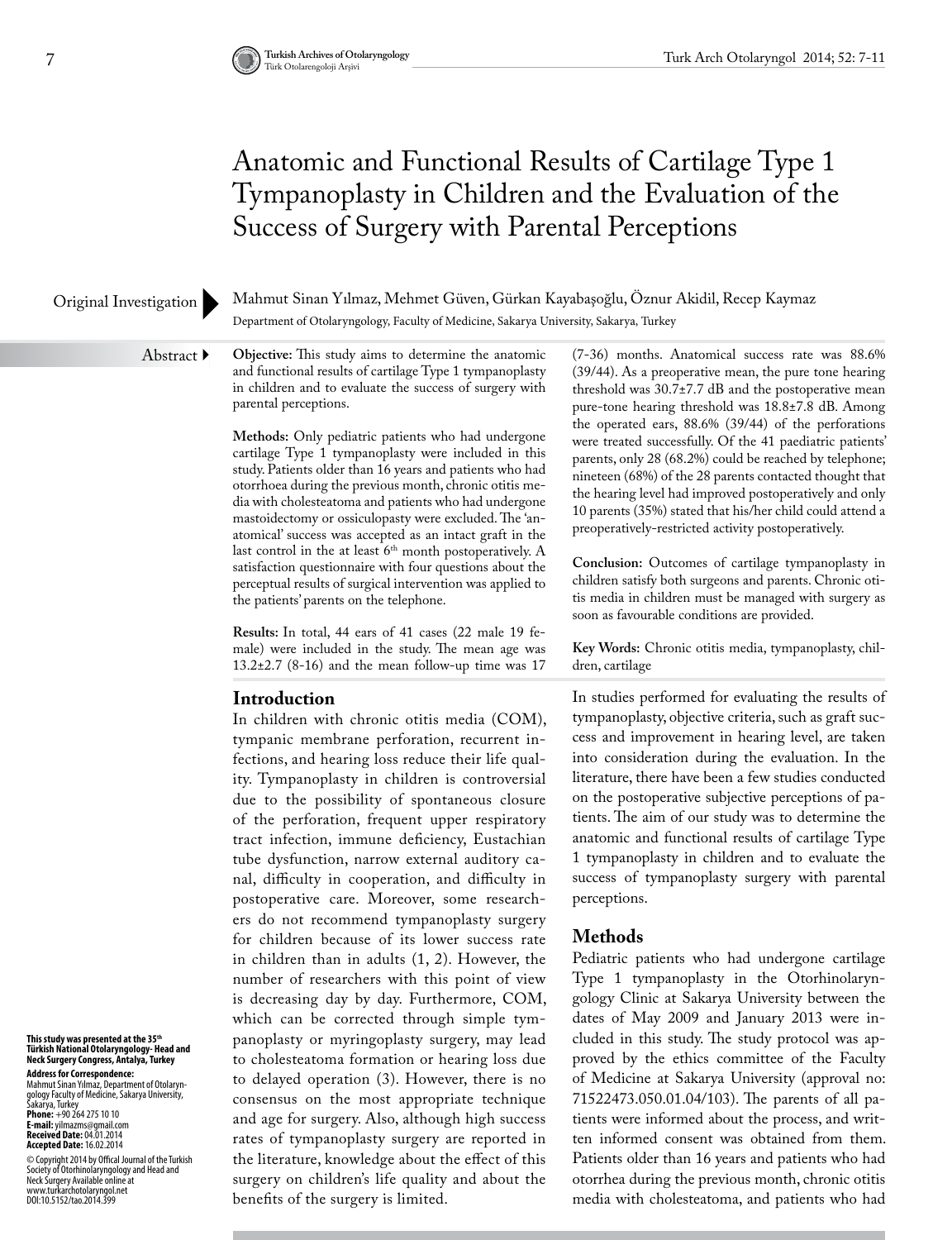undergone mastoidectomy or ossiculoplasty were excluded. The patient files were evaluated retrospectively, and their age, gender, pre- and post-operative air-bone gap on pure tone audiometry, condition of the graft, and post-operative complications were recorded.

All surgeries were performed under general anesthesia and with a postauricular approach. A conchal/tragal cartilage island graft was used as graft material. The cartilage graft prepared was placed with the underlay technique, and all patients underwent type 1 tympanoplasty. The intact graft was evaluated as 'anatomical' success in the last post-operative control performed in at least the sixth month. The follow-up examinations were performed by using a microscope. Hearing results were evaluated by comparing the mean of pre-operative and post-operative pure-tone audiometry hearing thresholds at 0.5, 1.2, and 4 kHz. The first assessment of post-operative hearing level was done in the sixth month after the surgery, and subsequently, it was repeated once a year. In the study, pure-tone audiometry results obtained in the last post-operative control were used for the comparison of hearing results. In the second stage of the study, the parents of the patients were contacted via telephone and given a satisfaction questionnaire, including four questions about their perceptions related to the results of the surgery (Table 1).

#### **Statistical Analysis**

Statistical analysis of the obtained data was performed using Pearson's chi-square test (IBM SPSS Statistics 20, SPSS Inc., an IBM Co., Somers, NY). The value of p<0.05 was accepted as significant.

## **Results**

A total of 44 ears of 41 cases (22 males, 19 females) were included in the study. The mean age was 13.2±2.7 (8-16), and the mean follow-up time was 17 (7-36) months. For 25 patients (56.8%), conchal cartilage was used as graft material, and for 19 patients (43.2%), tragal cartilage was used. Among the operated ears, 88.6% (39/44) of the perforations were treated successfully. The mean pre-operative pure-tone hearing threshold was  $30.7\pm7.7$  dB, while it was  $18.8\pm7.8$  dB for the post-operative pure-tone hearing threshold. The gain was <10 dB in 15 patients (34.1%), 10-20 dB in 20 patients (45.4%), and ≥20 dB in 9 patients (20.5%). The gain considering the mean pure-tone was about 11.9±6.8 dB. When anatomically unsuccessful patients were excluded, the mean gain was found to be 13.7±7.4 dB. For the patients with anatomical success, the mean pre-operative pure-tone hearing threshold was 31.1±7.4 dB, while the postoperative mean was 17.4±7.6 dB. In anatomically unsuccessful patients, the rate of hearing gain was less than expected (mean, 3.8±2.3 dB). For all patients, the pre-operative air-bone gap was found to be 27.4±5.2, whereas the post-operative air-bone gap was 16.5±6.6 dB. This change on audiometric evaluation was found to be statistically significant. No serious complication was encountered during or after the surgery.

Twenty-eight (68.2%) (28 ears) of 41 pediatric patients' parents were reached by telephone. The time that passed between the interviews and surgery was 21±6.4 (7-44) months on average. Nineteen (68%) of 28 parents who were contacted thought that there was an increase in the hearing level, and 21 (75%) mentioned that otorrhea had decreased (Table 2 and 3). Of these 28 patients, 22 had a medical history of pre-operative otorrhea. In 21 of these 22 patients, decreased otorrhea was detected. Only 10 parents (35%) reported that after surgery, their children could perform activities that had been restricted pre-operatively (Table 4). The rate of overall satisfaction with the surgery was found to be 85% (24-28) (Table 5).

## **Discussion**

In children, surgical treatment of chronic otitis media is controversial as well as important. The aim of tympanoplasty is eradication of ear infection, improvement of hearing, and removing the necessity of protecting the child's ears against water. However, some authors do not recommend tympanoplasty surgery for children because of its lower success rate, recurrent upper respiratory tract infections, difficulty in cooperation, and possibility of spontaneous closure of the perforation (1, 2, 4) Moreover, some authors think that tympanic membrane perforation protects the ear against possible negative effects of Eustachian tube dysfunction by acting as a ventilation tube (3, 5). In the literature, the rates of successful tympanoplasty surgeries differ between 35% and 94% (6, 7). Some authors considered only the strength of the graft membrane as a success criterion, but for others, the success criteria included the absence of retraction, a healthy tympanic cavity, and improved hearing as well as the strength of the graft membrane. Therefore, various success rates are reported in the literature. In our study, the rate of anatomical success, defined as successful perforation closure in the last follow-up examination, was found to be 88.6%.

In children, there are many factors affecting the success rate of tympanoplasty, like age, location and size of perforation, otorrhea, and the condition of the contralateral ear. Of these prognostic factors, age is mostly emphasized. No consensus is available about the most appropriate age and technique for tympanoplasty in pediatric patients. Some authors reported age of 8 years and below as a poor prognostic factor for tympanoplasty surgery in children (8). Carr (9) and Caylan (6) stated that age did not influence the success rate of tympanoplasty in chil-

**Table 1.** Questions asked to the parents in the telephone interview

- 1 In your opinion, how was your child's hearing after the surgery? a) improved, b) remained same, c) deteriorated
- 2 After surgery, your child's ear infection and otorrhea a) decreased, b) did not change
- 3 Did your child begin to perform any activity, like swimming, that she/he had not used to do before the surgery? a) yes, b) no
- 4 In general, I am a) satisfied with the surgery, b) unsatisfied with the surgery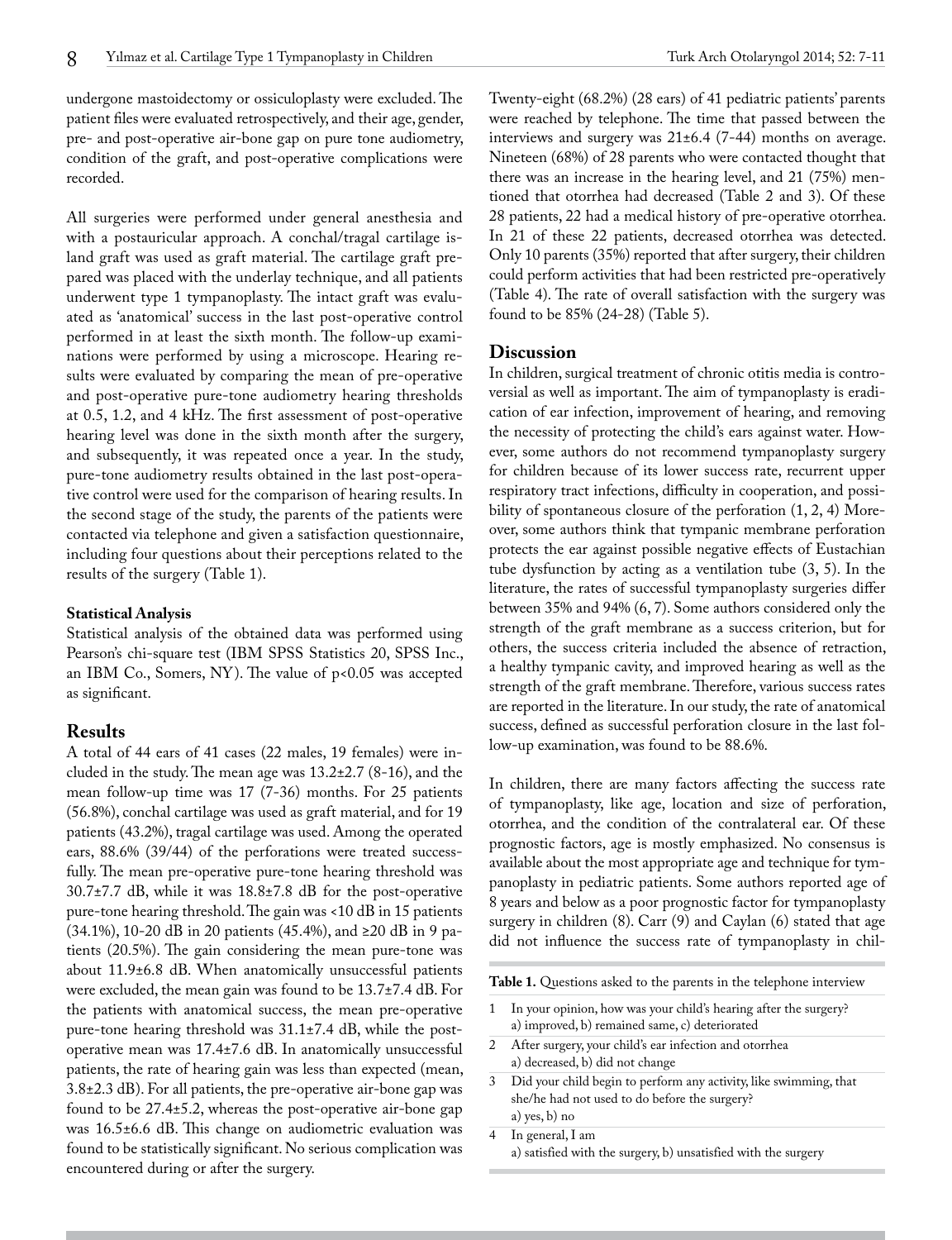|                          | Improved<br>hearing | Hearing with<br>no change | Deteriorated<br>hearing |
|--------------------------|---------------------|---------------------------|-------------------------|
| Successful Graft (n=24)  | 16 (75%)            | 5(21%)                    | 1(4%)                   |
| Unsuccessful Graft (n=4) | 1(25%)              | 3(75%)                    |                         |
| Total $(n=28)$           | 19 (68%)            | 8 (29%)                   | 1(3%)                   |

**Table 2.** Perceptions of the parents about their children's post-operative hearing

**Table 3.** Post-operative perceptions of parents about otorrhea and ear infections

|                                       |               |               | Also not existed |
|---------------------------------------|---------------|---------------|------------------|
|                                       | Decreased     | Not changed   | before surgery   |
| Successful Graft (n=24) 17/18 (94.4%) |               | $1/18(5.6\%)$ |                  |
| Unsuccessful Graft $(n=4)$ 4/4 (100%) |               |               | $\theta$         |
| Total $(n=28)$                        | 21/22 (95.5%) | $1/22(4.5\%)$ | 6                |

**Table 4.** Post-operative perceptions of parents about otorrhea and ear infections

|                          | Yes                                                            | No          |
|--------------------------|----------------------------------------------------------------|-------------|
| Successful Graft (n=24)  | 8 (33%)                                                        | 16 (67%)    |
| Unsuccessful Graft (n=4) | 2(50%)                                                         | 2(50%)      |
| Total $(n=28)$           | 10 (35%)                                                       | 18 (65%)    |
|                          |                                                                |             |
|                          | <b>Table 5.</b> Overall satisfaction with surgery<br>Satisfied | Unsatisfied |
| Successful $(n=24)$      | 21 (87%)                                                       | 3(13%)      |
| Unsuccessful $(n=4)$     | 3(75%)                                                         | 1(25%)      |

dren. Ozbek et al. (10) found a lower success rate for children younger than 10 years, which was not statistically significant. In addition to age, there are many prognostic factors, such as a history of otorrhea, Eustachian tube function, location and size of the perforation, surgery technique, and the type of graft material, that contribute to the success rate in children. In a study by Uyar and colleagues in which they evaluated the results of tympanoplasty surgery in children, it was reported that the success rate of surgery was higher in pre-operative dry ears (11). Some authors (12, 13) found that the surgical success rate was higher in small and posterior perforations, but others reported that the location and size of the perforation did not contribute to surgical success (6, 11). Eustachian tube function is considered an important prognostic factor for pediatric tympanoplasty surgery. The condition of the contralateral ear can suggest Eustachian tube function. Caylan (6) and Uyar (11) reported that the success rate of tympanoplasty was lower in the presence of bilateral chronic otitis media and otitis media with effusion or retraction pouch in the contralateral ear. Similarly, Collins et al. (14) notified that post-operative middle ear aeration would be lower in the presence of effusion or atelectasis in the contralateral ear, which would decrease the surgical success

rate. Merenda et al. (15) found that the anatomical success rate was high in children with improved middle ear and mastoid aeration and high tympanometric volume. On the other hand, Pignataro (12) reported that a history of previous adenoidectomy and the condition of the contralateral ear did not have any effect on the surgical success.

In the literature, various tympanoplasty techniques and graft materials have been described so far (6, 7). Each technique has some advantages and disadvantages. The temporalis muscle fascia graft has been one of the most frequently used graft materials up to now. High success rates have been reported for pediatric tympanoplasty surgeries performed using fascia grafts. Riberio et al. (16) found the success rate as 85.7% in their series including 91 pediatric patients, and Uyar et al. (11) reported an anatomical success rate of 90.2% in their series with 41 children. Recently, especially for cases with a lower likelihood of success, such as allergy, tubal dysfunction, reperforation, and total perforation, cartilage has been preferred as the graft material. Unlike fascia, cartilage displays higher mechanical stability and slower metabolism. Moreover, cartilage is resistant to retraction and infection, and it maintains its form and vitality for a longer time (17, 18). In the literature, the success rates of pediatric cartilage tympanoplasty range from 71% to 100% (19). Albirmawy (20) evaluated 82 pediatric patients who underwent type I tympanoplasty surgery, and he found the success rate to be 95% in the cartilage group and 76.2% in the fascia group. In addition, Ozbek et al. (21) compared the results of type I tympanoplasty surgeries performed using palisade cartilage technique and a fascia graft and found that the anatomical success rate was significantly higher in the cartilage group. Despite the fact that anatomical success rates are higher for cartilage than for fascia, there are still doubts about the use of cartilage, because it is assumed that such a thick and rigid material can affect post-operative hearing in negative way. However, many studies proving the contrary are available in the literature. Dornhoffer (22) compared the audiological results of pediatric patients who underwent cartilage and fascia tympanoplasty surgeries and did not find any statistically significant difference between them. Likewise, Yetişer (23) conducted a series with 115 patients for 3 years and revealed that hearing gain was higher in cartilage tympanoplasty compared to fascia tympanoplasty. In our study, the rate of functional success was 81.8%, and the improvement of post-operative hearing threshold was 11.9 dB on average.

Chronic otitis media affects the quality of life in negative way, especially in pediatric patients. Recurrent infections lead them to see a doctor very often. Moreover, it causes them to avoid many activities, particularly with water. The anatomical success of tympanoplasty is evaluated considering perforation closure, and functional success was evaluated by interpreting audiometry results. Strength of graft, the absence of any lateralization, and improvement in hearing levels suggest the success of tympanoplasty surgery. On the other hand, anatomical healing and improvement on pure-tone audiometry do not always satisfy the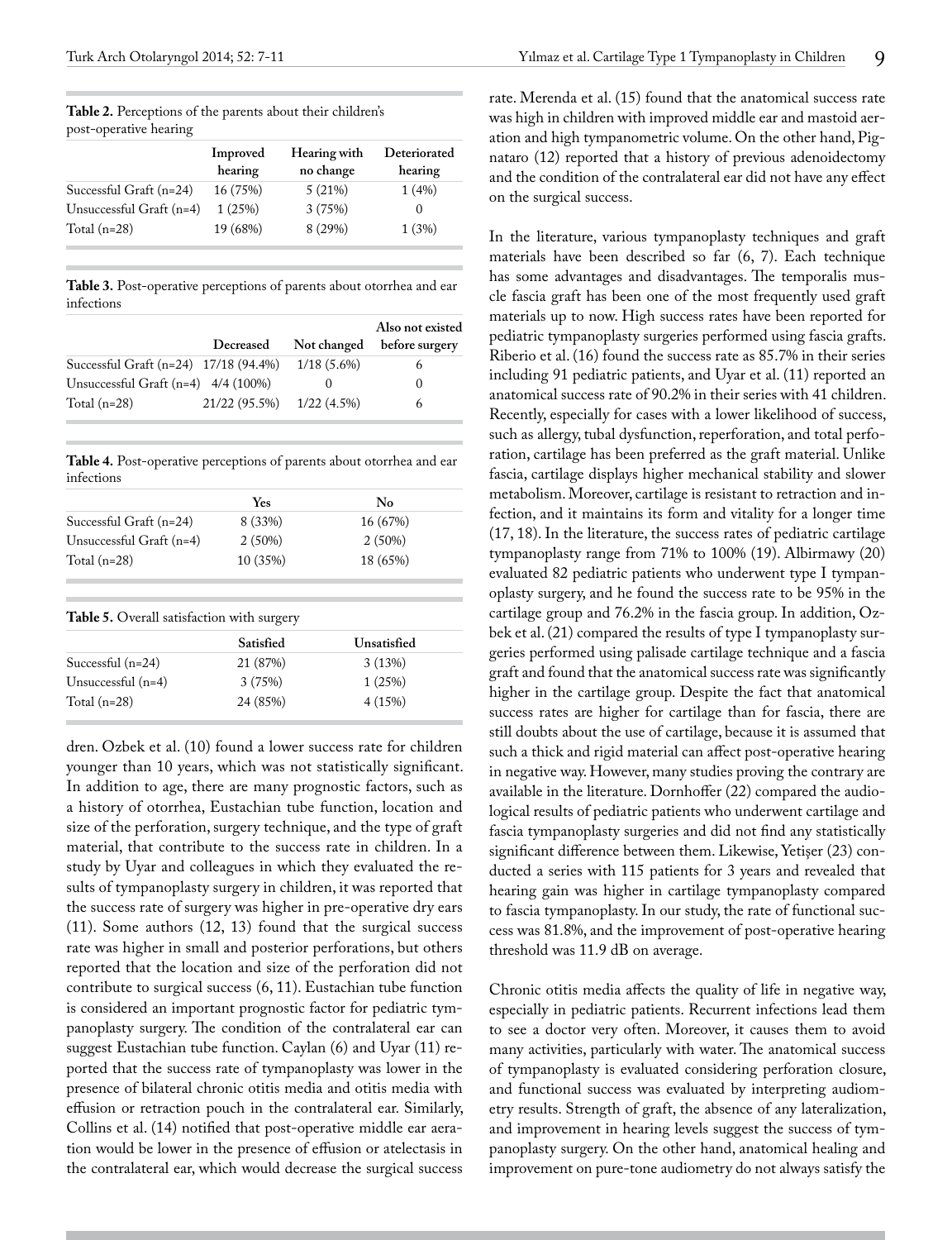patient. The results that are satisfying for the surgeon may not be satisfying for the patient. The patient with improved audiometric hearing threshold may not recognize this healing or find it adequate. Aihara (24) reported that in 89% of 212 patients who underwent tympanoplasty, audiometric healing was observed, but only 63.2% of them subjectively stated that they recognized this change. Yuen (25) explored that there was a strong relationship between pure-tone audiometry results and patient satisfaction. In the literature, there are limited studies evaluating patient satisfaction levels after pediatric tympanoplasty subjectively. In this study, we sought to determine the most influential factor for post-operative patient satisfaction. In our study, it was found that the most common benefit of tympanoplasty was decreased ear infections. In a similar study conducted by Sheahan et al. (26), they subjectively stated that the most common benefit (78%) of the surgery was the decrease in ear infections. The rate of subjective improvement in hearing was 68% in our study, while it was 50% in the study of Sheahan et al. (26) Of the pediatric patients who were operated on successfully, only 8 patients (33%) attended new activities, but 16 (67%) patients still avoided these activities. Similarly, Sheahan (26) also reported that 45% of patients having successful surgery results participated in new activities. Interestingly, it was observed that the patients avoided activities with water, in spite of obtaining anatomical success. This may be due to the parents being concerned about the recurrence of their children's disease.

## **Conclusion**

In pediatric patients, the results of cartilage tympanoplasty are both surgical and satisfactory for parents. If optimum conditions are available, the surgery should be planned as soon as possible. Delay in treatment may cause progression in hearing loss and affect the child's school success and life quality negatively.

**Ethics Committe Approval:** Ethics committee approval was received for this study from the ethics committee of Sakarya University Faculty of Medicine (Date: 28.11.2013, document no: 71522473.050.01.04/103).

**Informed Consent:** Written informed consent was obtained from parents of the patients who participated in this study.

Peer-review: Externally peer-reviewed.

**Author Contributions:** Concept - M.S.Y., MG.; Design - M.S.Y., R.K.; Supervision - M.S.Y., M.G.; Funding - R.K.; Materials - Ö.A., R.K.; Data Collection and/or Processing - Ö.A., R.K.; Analysis and/or Interpretation - M.S.Y., G.K.; Literature Review - Ö.A.; Writing - M.S.Y.; Critical Review - M.G.

**Conflict of Interest:** No conflict of interest was declared by the authors.

**Financial Disclosure:** The authors declared that this study has received no financial support.

# **References**<br>1. Blestone CI

- Blestone CD, Cantekin EI, Douglas GS. Eustachian tube function related to the results of tympanoplasty in children. Laryngoscope 1979; 89: 450-8.
- 2. Raine CH, Singh SD. Tympanoplasty in children. A review of 114 cases. J Laryngol Otol 1983; 97: 217-21. **[[CrossRef](http://dx.doi.org/10.1017/S0022215100094032) ]**
- 3. Ophir D, Porat M, Marshall G. Myringoplasty in the pediatric population. Arch Otolaryngol Head Neck Surg 1987; 113: 1288- 90. **[[CrossRef](http://dx.doi.org/10.1001/archotol.1987.01860120034003) ]**
- 4. Shih L, de Tar T, Crabtree JA. Myringoplasty in children. Otolaryngol Head Neck Surg 1991; 105: 74-7.
- 5. Tos M, Lau T. Stability of tympanoplasty in children. Otolaryngol Clin North Am 1989; 22: 15-28.
- 6. Caylan R, Titiz A, Falcioni M, De Donato G, Russo A, Taibah A, et al. Myringoplasty in children: factors influencing surgical outcome. Otolaryngol Head Neck Surg 1998; 118: 709-13. **[[CrossRef \]](http://dx.doi.org/10.1177/019459989811800529)**
- 7. Lin AC, Messner AH. Pediatric tympanoplasty: factors affecting success. Curr Opin Otolaryngol Head Neck Surg 2008; 16: 64-8. **[\[CrossRef](http://dx.doi.org/10.1097/MOO.0b013e3282f43430)]**
- 8. Black JH, Hickey SA, Wormald PJ. An analysis of the results of myringoplasty in children. Int J Pediatr Otorhinolaryngol 1995; 31: 95-100. **[[CrossRef](http://dx.doi.org/10.1016/0165-5876(94)01067-8) ]**
- 9. Carr MM, Poje CP, Nagy ML, Pizzuto MP, Brodsky LS. Success rates in peadiatric tympanoplasty. J Otolaryngol 2001; 30: 199- 202. **[\[CrossRef \]](http://dx.doi.org/10.2310/7070.2001.19703)**
- 10. Özbek C, Yazkan FÖ, Ünsal EE, Somuk BT, Özdem C. Pediatric myringoplasties: anatomical and functional results. Turkish Archives of Otolaryngology 2008; 46: 302-8.
- 11. Uyar Y, Keles B, Koc S, Ozturk K, Arbag H. Tympanoplasty in pediatric patients. Int J Pediatr Otorhinolaryngol 2006; 70: 1805-9. **[\[CrossRef \]](http://dx.doi.org/10.1016/j.ijporl.2006.06.007)**
- 12. Pignataro L, Grillo Della Berta L, Capaccio P, Zaghis A. Myringoplasty in children: anatomical and functional results. J Laryngol Otol 2001; 115: 369-73. **[[CrossRef](http://dx.doi.org/10.1258/0022215011907893) ]**
- 13. Smyth GD, Hassard TH. Tympanoplasty in children. Am J Otol 1980; 1: 199-205.
- 14. Collins WO, Telischi FF, Balkany TJ, Buchman CA. Pediatric tympanoplasty: Effect of contralateral ear status on outcomes. Arch Otolaryngol Head Neck Surg 2003; 129: 646-51. **[\[CrossRef \]](http://dx.doi.org/10.1001/archotol.129.6.646)**
- 15. Merenda D, Koike K, Shafiei M, Ramadan H. Tympanometric volume: a predictor of success of tympanoplasty in children. Otolaryngol Head Neck Surg 2007; 136: 189-92. **[\[CrossRef \]](http://dx.doi.org/10.1016/j.otohns.2006.10.036)**
- 16. Ribeiro JC, Rui C, Natercia S, Jose R, Antonio P. Tympanoplasty in children: a review of 91 cases. Auris Nasus Larynx 2011; 38: 21-5. **[[CrossRef\]](http://dx.doi.org/10.1016/j.anl.2010.05.004)**
- 17. Eavey R. Inlay tympanoplasty cartilage butterfly technique. Laryngoscope 1998; 108: 657-61. **[[CrossRef](http://dx.doi.org/10.1097/00005537-199805000-00006) ]**
- 18. Fernandes S. Composite chondroperichondral clip tympanoplasty, the triple C technique. Otolaryngol Head Neck Surg 2003; 128: 267-72. **[\[CrossRef \]](http://dx.doi.org/10.1067/mhn.2003.88)**
- 19. Nicholas BD, O'Reilly RC. Is cartilage preferable to fascia myringoplasty in children? Laryngoscope 2010; 120: 2136-7. **[\[CrossRef](http://dx.doi.org/10.1002/lary.21006) ]**
- 20. Albirmawy OA. Comparison between cartilage-perichondrium composite ring graft and temporalis fascia in Type one tympanoplasty in children. J Laryngol Otol 2010; 124: 967-74. **[[CrossRef \]](http://dx.doi.org/10.1017/S0022215110000885)**
- 21. Ozbek C, Ciftci O, Tura EEU, Yazkan O, Ozdem C. A comparison of cartilage palisades and fascia in Type 1 tympanoplasty in children: anatomic and functional results. Otol Neurotol 2008; 29: 679-85. **[[CrossRef](http://dx.doi.org/10.1097/MAO.0b013e31817dad57) ]**